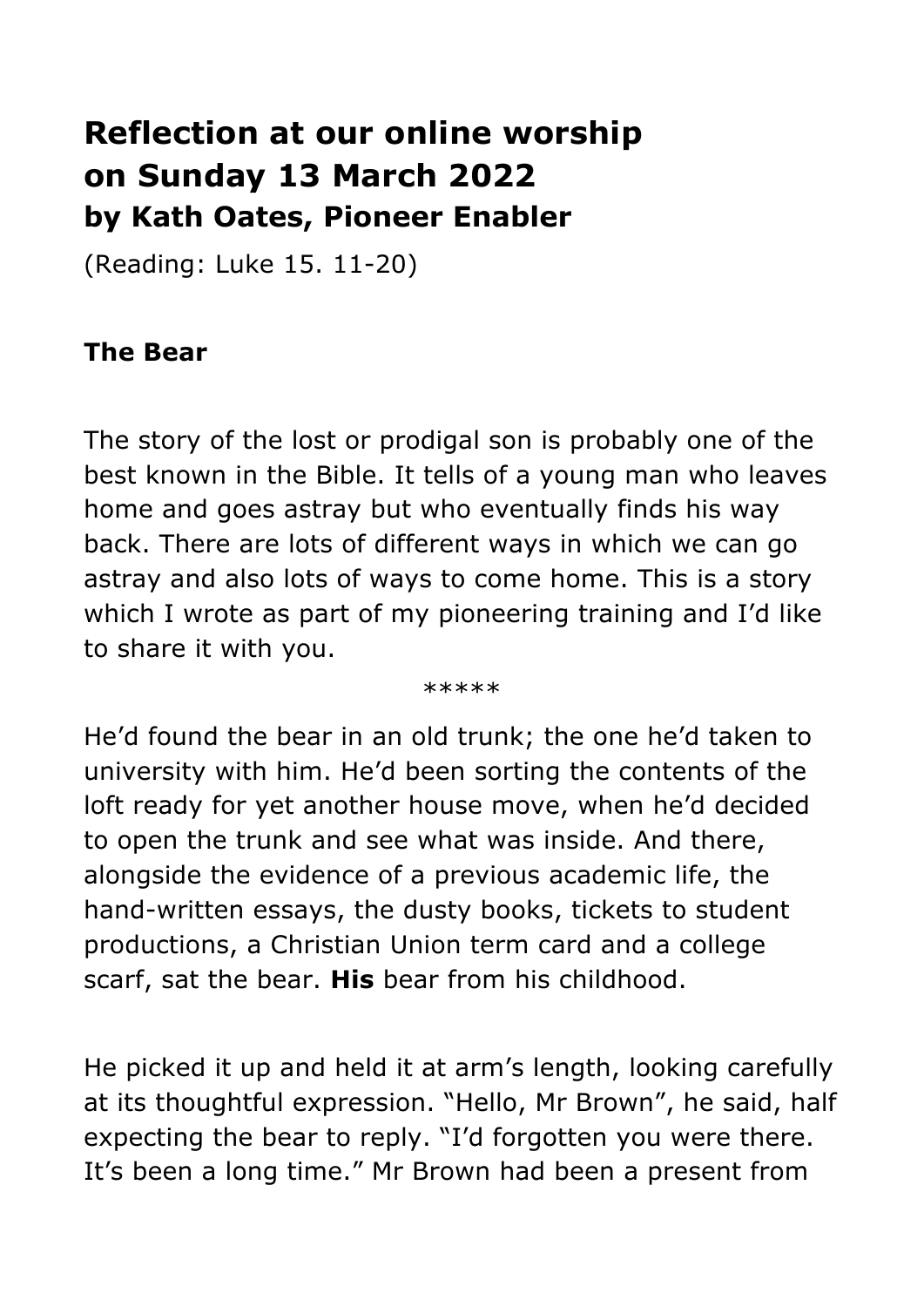his grandmother and had been given to him when he was born so that meant they were both 60 years old.

He could see that the bear had seen better days; his fur was missing in places and he was bald, rather like his owner. One arm was hanging loose with the stuffing poking out and an ear hung on by a thread, but his eyes were bright and intelligent. He felt a sense of nostalgia as memories of his childhood came flooding back. It had been a happy time and Mr Brown had shared all the joys and the occasional tears with him. He'd even gone with him to university, but the important place he had once held had soon been filled by friends, particularly girlfriends, and Mr Brown had been relegated to the trunk.

The trunk had travelled the world with him as part of his belongings, but he hadn't opened it for years, as its dusty contents showed. He had moved many times, which had made it hard to settle and make close friends. He'd never married and had no siblings so when his parents had died he had felt very alone. Except it now dawned on him that Mr Brown had always been there.

He looked at the bear and felt rather sorry for him. He wondered if he could be repaired, restored to his former self, to the bear he had known as a child. But would that be the right thing to do? The bear's baldness had been caused by the love of a small boy who had carried him everywhere and held him close for so many years. His arm and his ear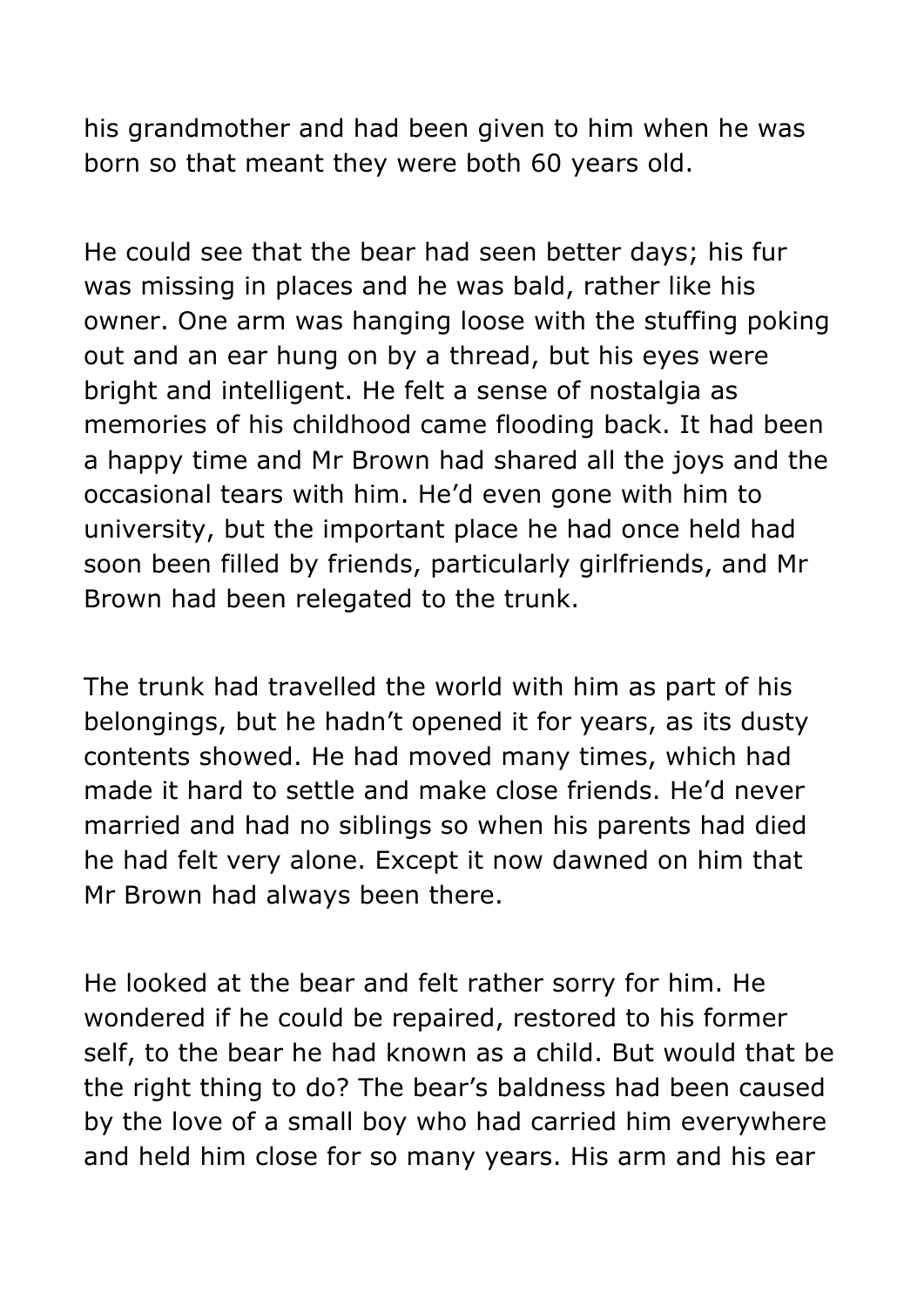had also suffered because of these hugs. But the bear looked a bit neglected now; the years in a trunk had not suited him. Maybe he needed a bit of love and a hug, rather than a restoration of his youthful looks.

He remembered a programme he'd recently seen on TV. He wasn't in the habit of watching it. He'd been in the process of changing channels but had become rather absorbed in the stories of priceless treasures being brought back to life by the repairers. Precious articles, often seemingly beyond saving, were resurrected and with them all the memories they held. Maybe he should do this for Mr Brown. Maybe he could make the bear feel loved again; maybe he would like to have the bear back in his life again with all the memories they shared.

It was while the bear was away at the repair shop that he looked in the trunk again and spotted the mug. He hadn't realised it was a mug at first as it was wrapped in a very old piece of newspaper. In fact, it was wrapped in rather a lot of newspaper; someone had obviously been careful that it shouldn't be damaged. The mug had a picture of Peter Rabbit on it and next to it was a plate with the same design. He remembered; it had been a christening present from his godmother. Further down in the same box was a certificate, with his name, alongside those of his parents, godparents and the Vicar. There was a family photograph with his godmother proudly holding him, everyone with beaming smiles on their faces. Digging deeper into the box he found a well-thumbed children's Bible; he recalled how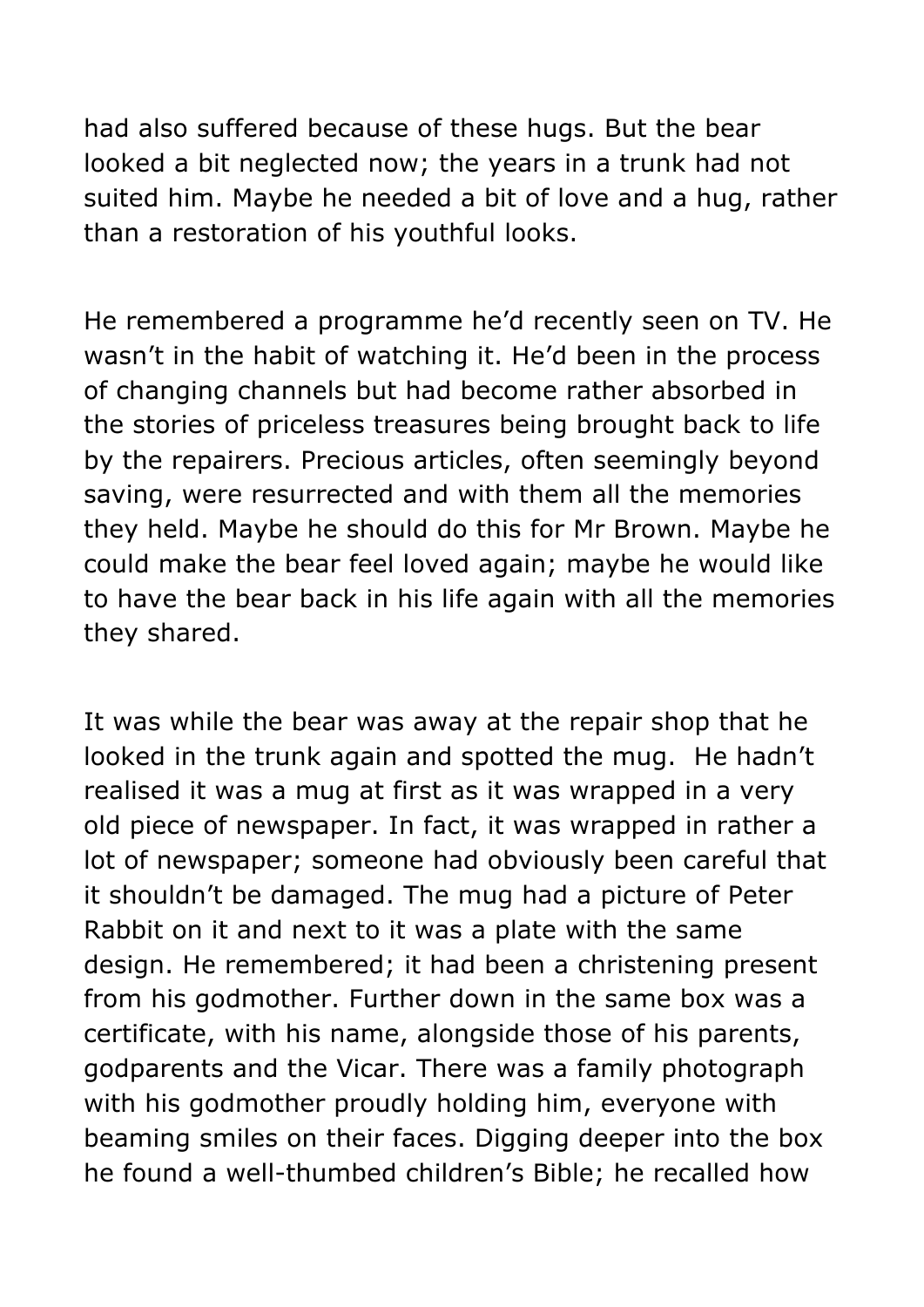he used to read it at bedtime and how he had loved the stories of Daniel in the lion's den and Joseph and his dreams.

He sat down and opened it. He hadn't looked at a Bible in years, faith had no place in his life now. He turned the familiar pages and looked at the stories he had loved so much as a boy. Then, to his surprise, his eyes filled with tears. He wept as he thought about the child who had read this book; he wept for the man reading it now. He wept for the people he had lost and he wept for the faith he had lost. He felt so alone. How he longed to feel loved, to feel restored, to feel whole again.

A few days later he collected the bear from the repair shop; a seemingly ordinary day but one he would always remember. He waited at the desk while the receptionist called the craftsman to tell him that a customer had arrived. "What are you hoping for?" she asked. He wasn't sure. He felt incredibly nervous. Eventually the craftsman arrived carrying Mr Brown and started to explain the work that had been done. But he wasn't able to listen; all he could see was his beloved bear sitting on the counter, with his arms open wide. His bear still loved him, his bear had forgiven him for neglecting him for all these years, his bear was just happy that they had found each other again. He swept Mr Brown into his arms and held him tight, and as he did he felt the loving arms of God surround them both.

Amen